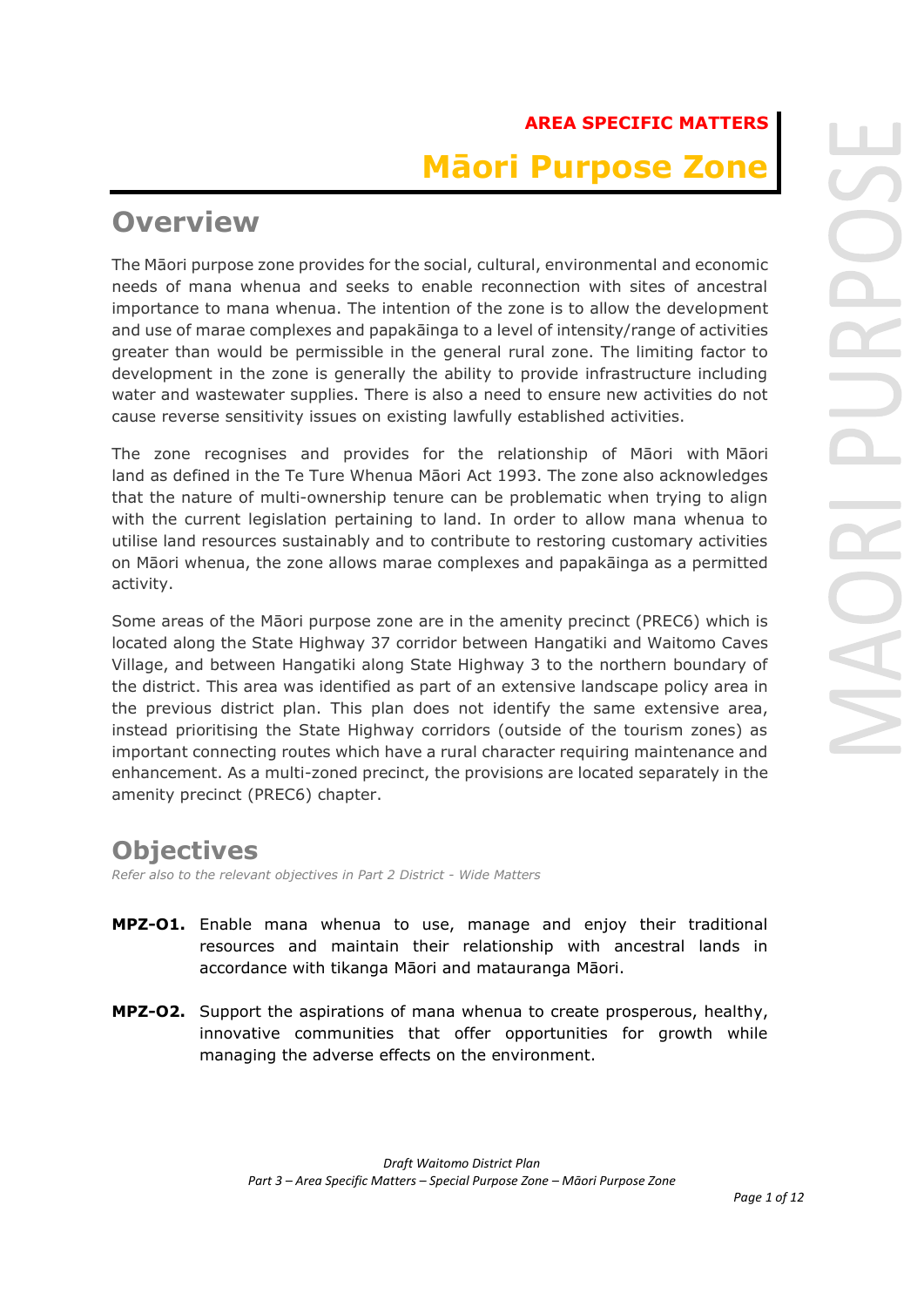- **MPZ-O3.** Ensure new development or re-development does not exceed available capacities for servicing and infrastructure and is co-ordinated with infrastructure provision.
- **MPZ-O4.** Ensure that the potential for reverse sensitivity effects to arise is minimised.

# **Policies**

*Refer also to the relevant policies in Part 2 District - Wide Matters* 

- **MPZ-P1.** Mana whenua are enabled to sustainably manage their lands and resources in accordance with their cultural preferences and aspirations by:
	- 1. Promoting the efficient development of Māori land; and
	- 2. Allowing economic development that supports the occupation, development and use of Māori land; and
	- 3. Enabling design and development in accordance with tikanga Māori and matauranga Māori.
- **MPZ-P2.** Support the aspirations of mana whenua to develop marae complexes and papakāinga housing developments while ensuring adverse effects on the environment are avoided, remedied or mitigated by:
	- 1. Avoiding overdevelopment of sites through building coverage specifications:; and
	- 2. Ensuring development or redevelopment is appropriately located and well designed; and
	- 3. Requiring noise sensitive activities located adjacent to State Highways and/or railways to provide sufficient acoustic treatment to protect the level of amenity anticipated in the zone; and
	- 4. Ensuring papakāinga housing development is appropriately serviced and provides the occupants with outdoor space and parking.
- **MPZ-P3.** Ensure the scale, type, design and location of structures and activities is appropriate by:
	- 1. Managing dust, noise, glare, access and parking to maintain the amenity values of land adjoining the zone; and
	- 2. Maintaining the road boundary setback for buildings; and
	- 3. Ensuring that buildings are designed so as not to overshadow or overly dominate the character of the surrounding area.
- **MPZ-P4.** Ensure new development is designed and located to manage significant risks from natural hazards.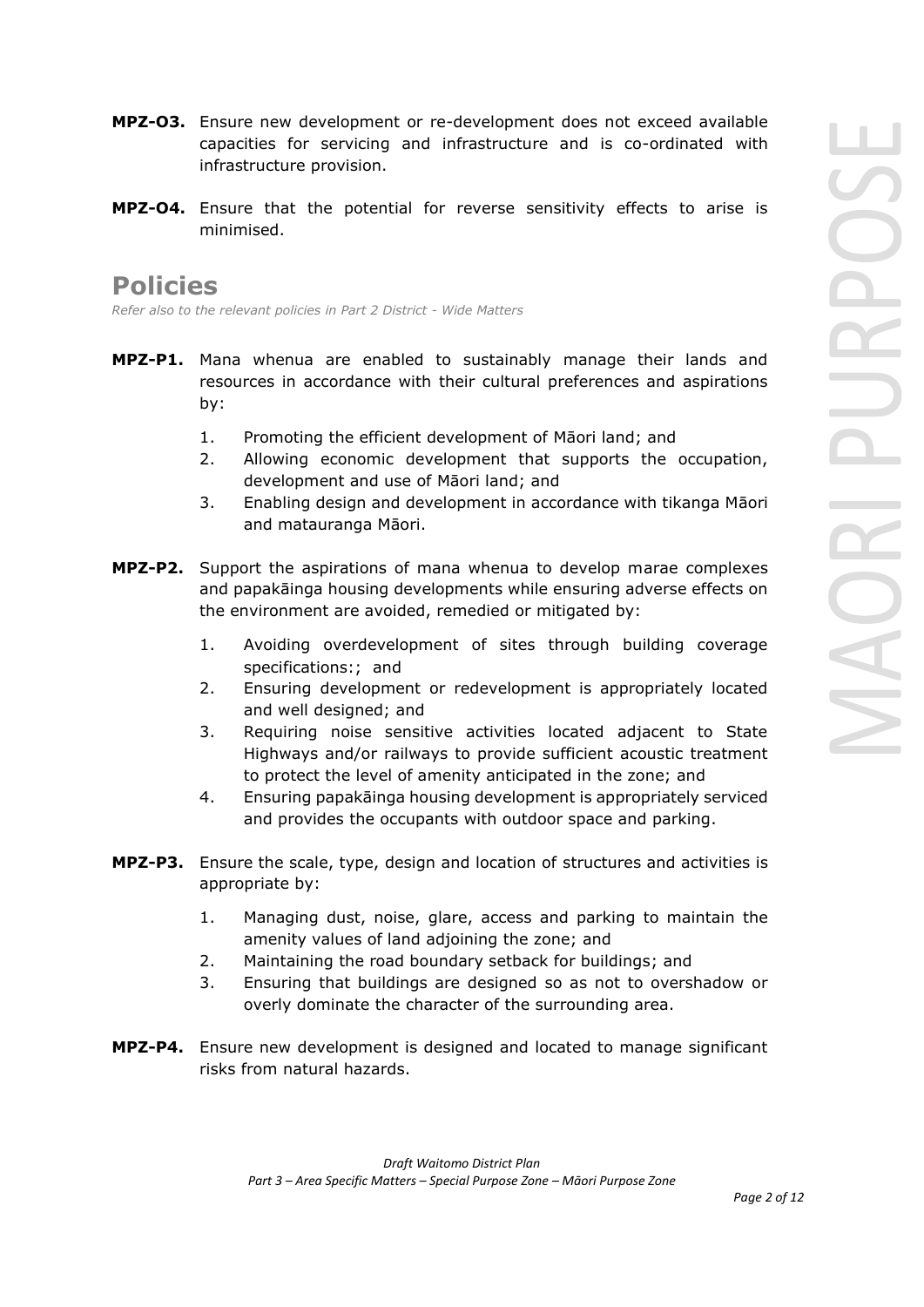- **MPZ-P5.** Ensure lawfully established activities on land adjoining the zone are not constrained by the establishment of noise sensitive activities within the zone.
- **MPZ-P6.** Where reticulated water, wastewater and stormwater networks are available, discourage any development that requires servicing and infrastructure at an adverse cost to the community.
- **MPZ-P7.** Where reticulated water, wastewater and stormwater networks are not available, ensure the scale and intensity of development can be serviced by on site non-reticulated wastewater and stormwater methods.
- **MPZ-P8.** Ensure the flightpath height restrictions shown on the planning maps are complied with to enable the safe operation of the Te Kūiti Aerodrome.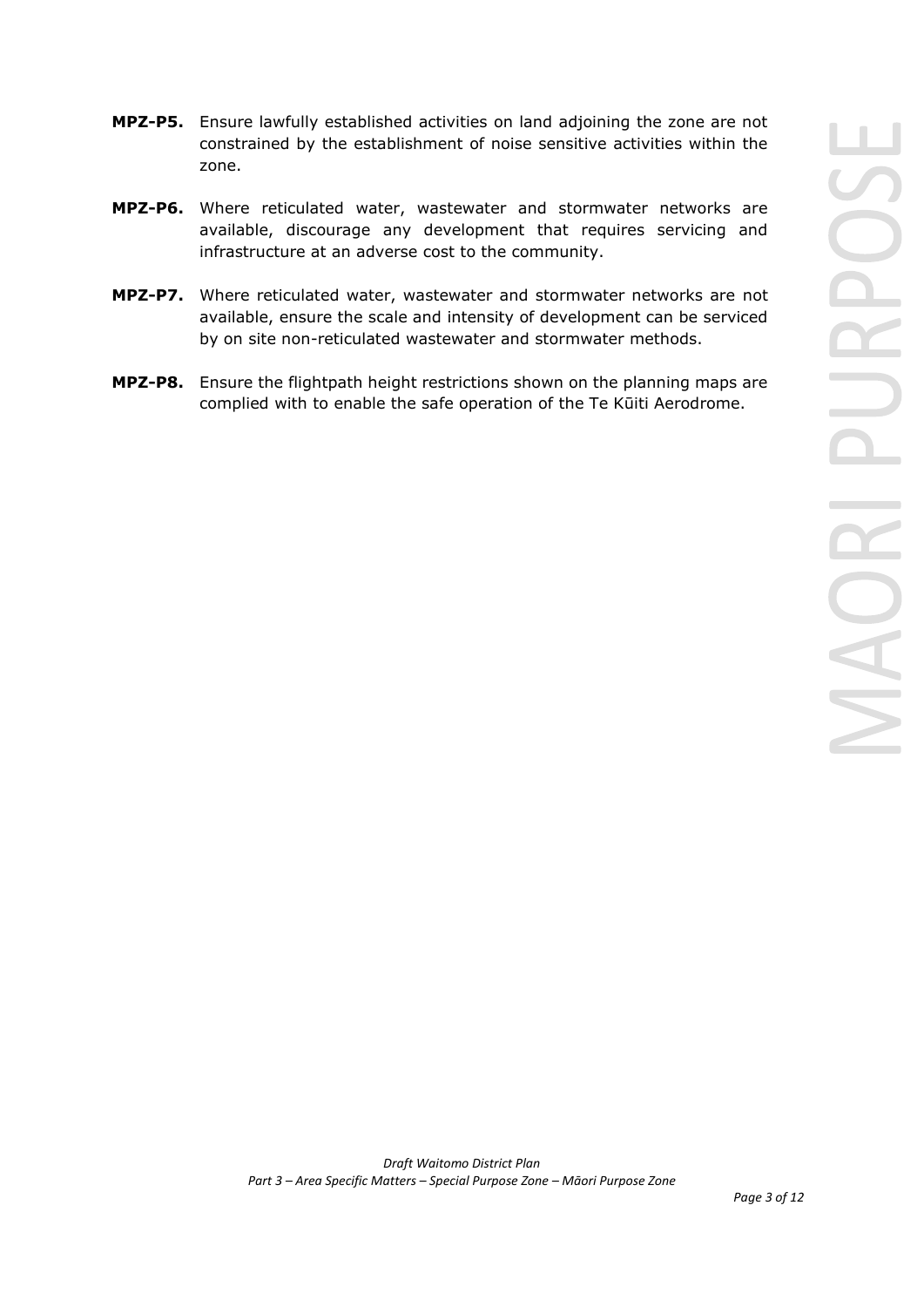# **Rules**

The rules that apply to the Māori purpose zone are contained in the tables listed below. To undertake any activity, it must comply with all the rules listed in:

- MPZ Table 1 Activities Rules; and
- **MPZ Table 2 Performance Standards; and <br>• Any relevant provision in Part 2 District-Wide**
- Any relevant provision in Part 2 District-Wide Matters;

Where an activity breaches more than one rule, the most restrictive status shall apply to the activity.

Refer to  $Part 1$  - How the Plan Works for an explanation of how to use this Plan, including activity status abbreviations.

# **MPZ - Table 1 – Activities rules**

| MPZ-R1. | Marae complex and up to 10 papakäinga units per each individual zone                                                |
|---------|---------------------------------------------------------------------------------------------------------------------|
| MPZ-R2. | Urupa under Te Ture Whenua Māori Act 1993 and private cemeteries under the<br><b>Burial and Cremation Act 1964.</b> |
| MPZ-R3. | <b>Tanks and silos</b>                                                                                              |
| MPZ-R4. | Accessory buildings ancillary to any permitted activity                                                             |
| MPZ-R5. | Construction, additions and alteration of buildings for any permitted activity                                      |

| <b>Activity status: PER</b> |                                                                                                                |     | Activity status where compliance is not                                                |
|-----------------------------|----------------------------------------------------------------------------------------------------------------|-----|----------------------------------------------------------------------------------------|
| Where:                      |                                                                                                                |     | achieved with MPZ-R21 to MPZ-R24: RDIS                                                 |
| are complied with.          | 1. All of the performance standards in MPZ – Table 2                                                           |     | Activity status where compliance is not<br>achieved with MPZ-R25 to MPZ-R26: DIS       |
|                             | Note: See the <i>Hapori Whanui</i> chapter for Maori cultural<br>and customary uses, maara kai, pouwhenua, and |     | Where the activity is RDIS, the matters<br>over which discretion is restricted are:    |
| waharoa.                    |                                                                                                                | (a) | The matters of discretion associated with any                                          |
|                             | Note: Where the building is listed in SCHED1 -                                                                 |     | performance standard which cannot be                                                   |
|                             | <b>Heritage Buildings and Structures, also see the historic</b>                                                |     | complied with in MPZ -Table 2.                                                         |
| heritage chapter.           |                                                                                                                |     |                                                                                        |
| MPZ-R6.                     | centres                                                                                                        |     | Healthcare facilities, educational facilities, community facilities, arts and cultural |
| MPZ-R7.                     | <b>Boarding houses</b>                                                                                         |     |                                                                                        |
| <b>Activity status: PER</b> |                                                                                                                |     | Activity status when compliance is not                                                 |
| Where:                      |                                                                                                                |     | achieved: RDIS                                                                         |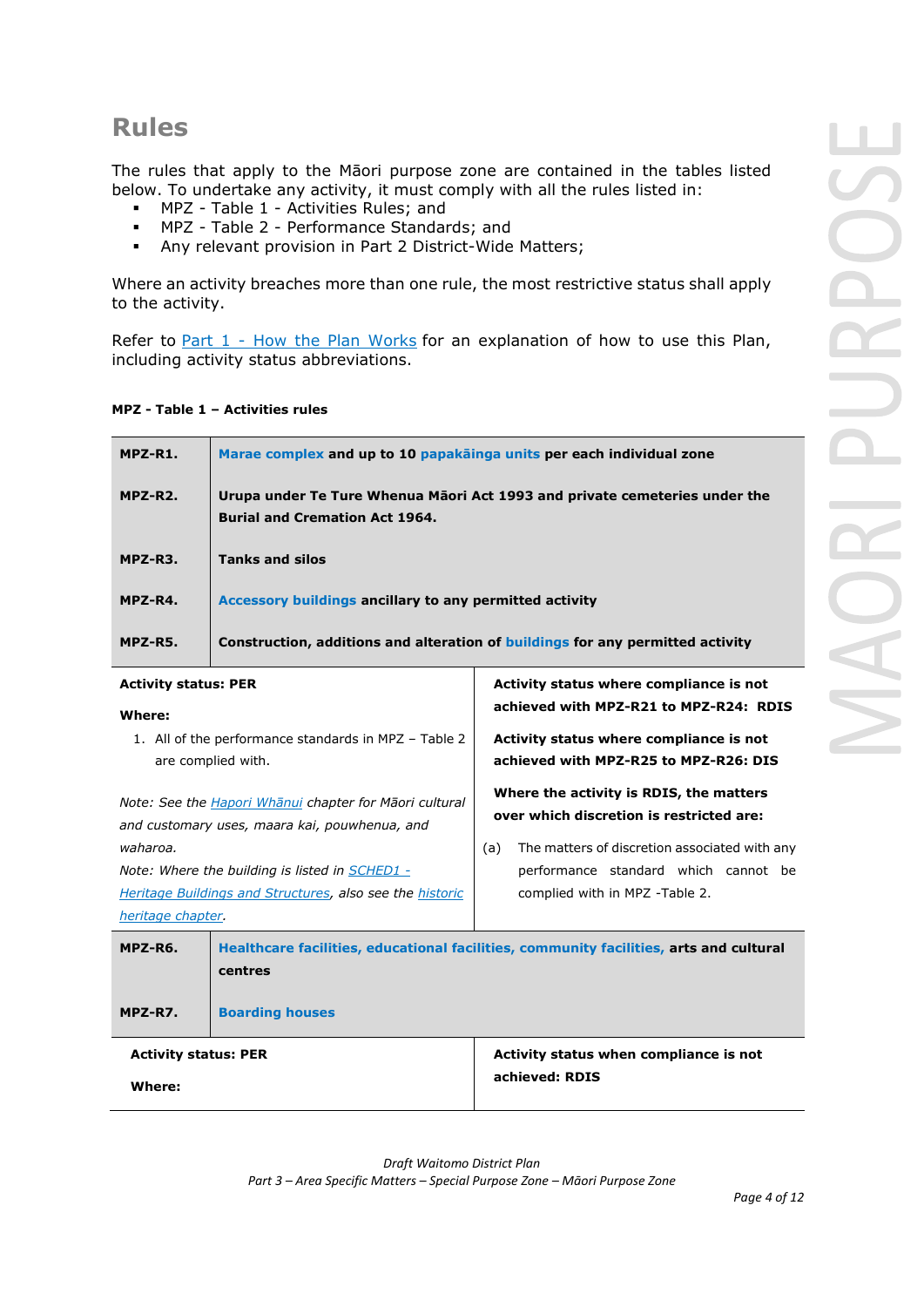- 1. All of the performance standards in MPZ Table 2 are complied with; and
- 2. The new building does not exceed 250 m<sup>2</sup> in size or the addition to any existing building does not result in a building that exceeds 250 m² in size; and
- 3. One boarding house per each individual zone is permitted accommodating no more than 6 persons.

## **Matters over which discretion is restricted:**

- (a) The matters of discretion associated with any performance standard which cannot be complied with in MPZ - Table 2; and
- (b) The benefits of the activity in providing for community wellbeing, tikanga Māori and matauranga Māori; and
- (c) The effect on amenity values of nearby residential properties and public places; and
- (d) Whether the scale, intensity and character of the activity is appropriate in the context of the site and receiving environment; and
- (e) On-site amenity values; and
- (f) Parking, manoeuvring and access; safety and efficiency, including the provision of sufficient off-street parking and the effects of traffic generation; and
- (g) The extent of impervious surfaces and landscaping; and
- (h) Provision of on-site infrastructure; and
- (i) Potential reverse sensitivity effects on any adjoining activities.

| MPZ-R8.                     | <b>Retail activities</b>                                      |     |                                                     |
|-----------------------------|---------------------------------------------------------------|-----|-----------------------------------------------------|
| MPZ-R9.                     | <b>Tourism facilities</b>                                     |     |                                                     |
| <b>Activity status: PER</b> |                                                               |     | Activity status when compliance is not              |
| Where:                      |                                                               |     | achieved: RDIS                                      |
|                             | 1. All of the performance standards in MPZ - Table 2          |     | <b>Matters over which discretion is restricted:</b> |
|                             | are complied with; and                                        | (a) | The matters of discretion associated with           |
|                             | 2. The retail activity must predominantly sell goods          |     | any performance standard which cannot be            |
|                             | produced on-site; and                                         |     | complied with in MPZ - Table 2; and                 |
|                             | 3. Each of these activities must not exceed a total           | (b) | The benefits of the activity in providing for       |
|                             | gross floor area of 100 m <sup>2</sup> per activity, per each |     | community wellbeing, tikanga Māori and              |
| individual zone.            |                                                               |     | matauranga Māori; and                               |
|                             |                                                               | (c) | The effect on amenity values of nearby              |
|                             |                                                               |     | residential properties and public places; and       |
|                             |                                                               | (d) | Whether the scale, intensity and character          |
|                             |                                                               |     | of the activity is appropriate in the context       |
|                             |                                                               |     | of the site and receiving environment; and          |
|                             |                                                               | (e) | On-site amenity values; and                         |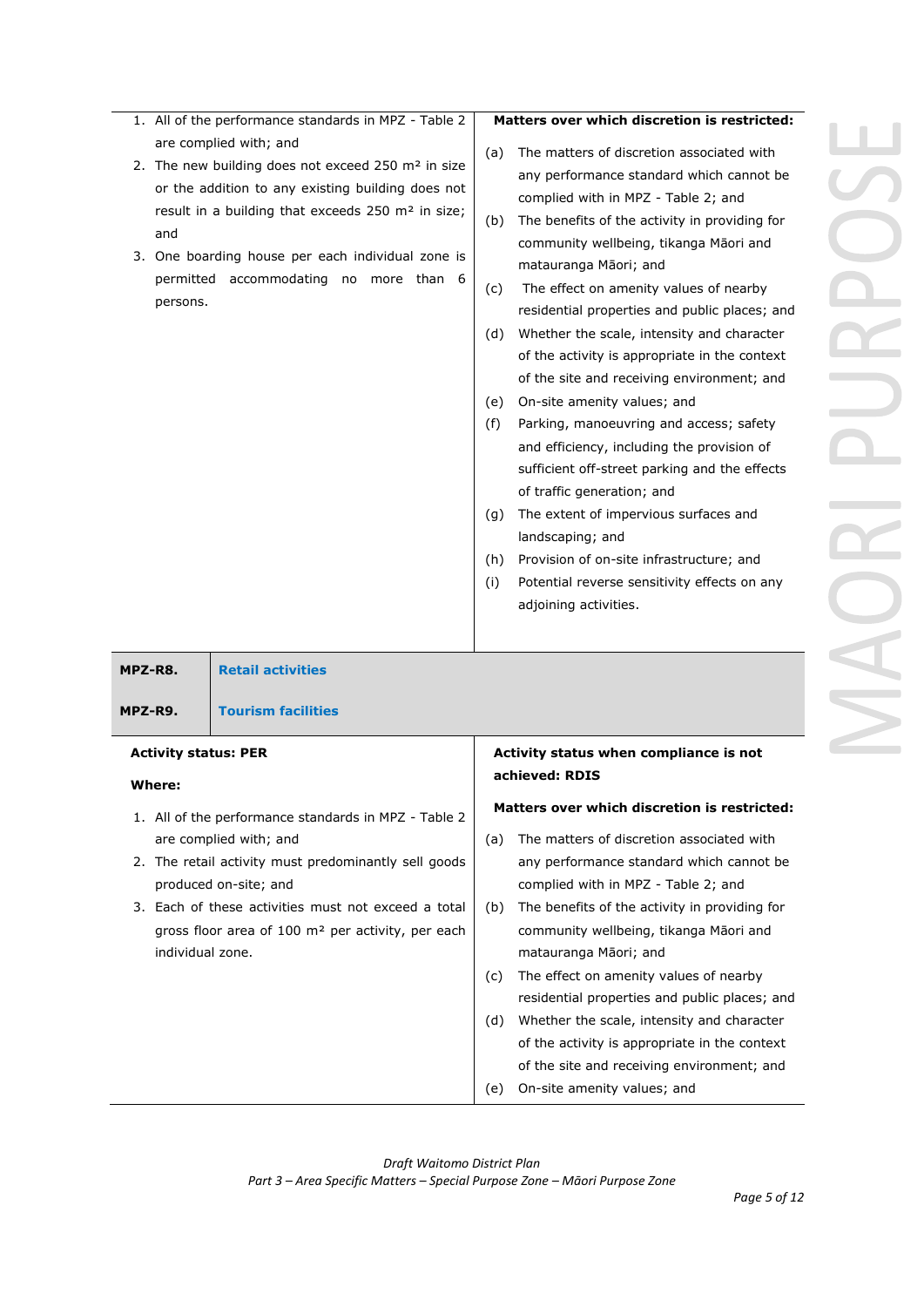|                             |                                                            | (f) | Parking, manoeuvring and access; safety       |
|-----------------------------|------------------------------------------------------------|-----|-----------------------------------------------|
|                             |                                                            |     | and efficiency, including the provision of    |
|                             |                                                            |     | sufficient off-street parking and the effects |
|                             |                                                            |     | of traffic generation; and                    |
|                             |                                                            | (g) | The extent of impervious surfaces and         |
|                             |                                                            |     | landscaping; and                              |
|                             |                                                            | (h) | Provision of on-site infrastructure; and      |
|                             |                                                            | (i) | Potential reverse sensitivity effects on any  |
|                             |                                                            |     | adjoining activities.                         |
|                             |                                                            |     |                                               |
| <b>MPZ-R10.</b>             | <b>Home businesses</b>                                     |     |                                               |
| <b>Activity status: PER</b> |                                                            |     | Activity status where compliance is not       |
|                             |                                                            |     | achieved: DIS                                 |
| Where:                      |                                                            |     |                                               |
|                             | (a) No more than two full time equivalent persons          |     |                                               |
|                             | who do not reside on the site are employed in              |     |                                               |
|                             | the home business; and                                     |     |                                               |
|                             | (b) The hours of operation for the home business are       |     |                                               |
|                             | between 7am and 7pm Monday to Friday and                   |     |                                               |
|                             | between 9am and 5pm Saturday, Sunday and                   |     |                                               |
|                             | Public Holidays; and                                       |     |                                               |
|                             | (c) The home business and papakainga unit                  |     |                                               |
|                             | combined must not generate more than 22                    |     |                                               |
|                             | vehicle movements to the site per 24 hour                  |     |                                               |
| period; and                 |                                                            |     |                                               |
|                             | (d) Any outdoor storage area must be screened from         |     |                                               |
|                             | any road or public space; and                              |     |                                               |
|                             | (e) A home business may include home based child           |     |                                               |
|                             | care but must not be panel beating, spray                  |     |                                               |
|                             | painting, motor vehicle repair or wrecking, fibre          |     |                                               |
|                             | glassing activities involving heavy vehicles, sheet        |     |                                               |
|                             | metal work, wrought iron work, activities                  |     |                                               |
|                             | involving scrap metal or demolition materials or           |     |                                               |
|                             | hazardous waste substances, activities involving           |     |                                               |
|                             | fish or meat processing, funeral parlours,                 |     |                                               |
|                             | boarding or breeding kennels or catteries. In the          |     |                                               |
|                             |                                                            |     |                                               |
| activities.                 | Māori purpose zone these activities are industrial         |     |                                               |
|                             |                                                            |     |                                               |
| <b>MPZ-R11.</b>             | <b>Agricultural, pastoral and horticultural activities</b> |     |                                               |
| <b>Activity Status: PER</b> |                                                            |     | Activity status where compliance is not       |
|                             |                                                            |     | achieved: DIS                                 |
| Where:                      |                                                            |     |                                               |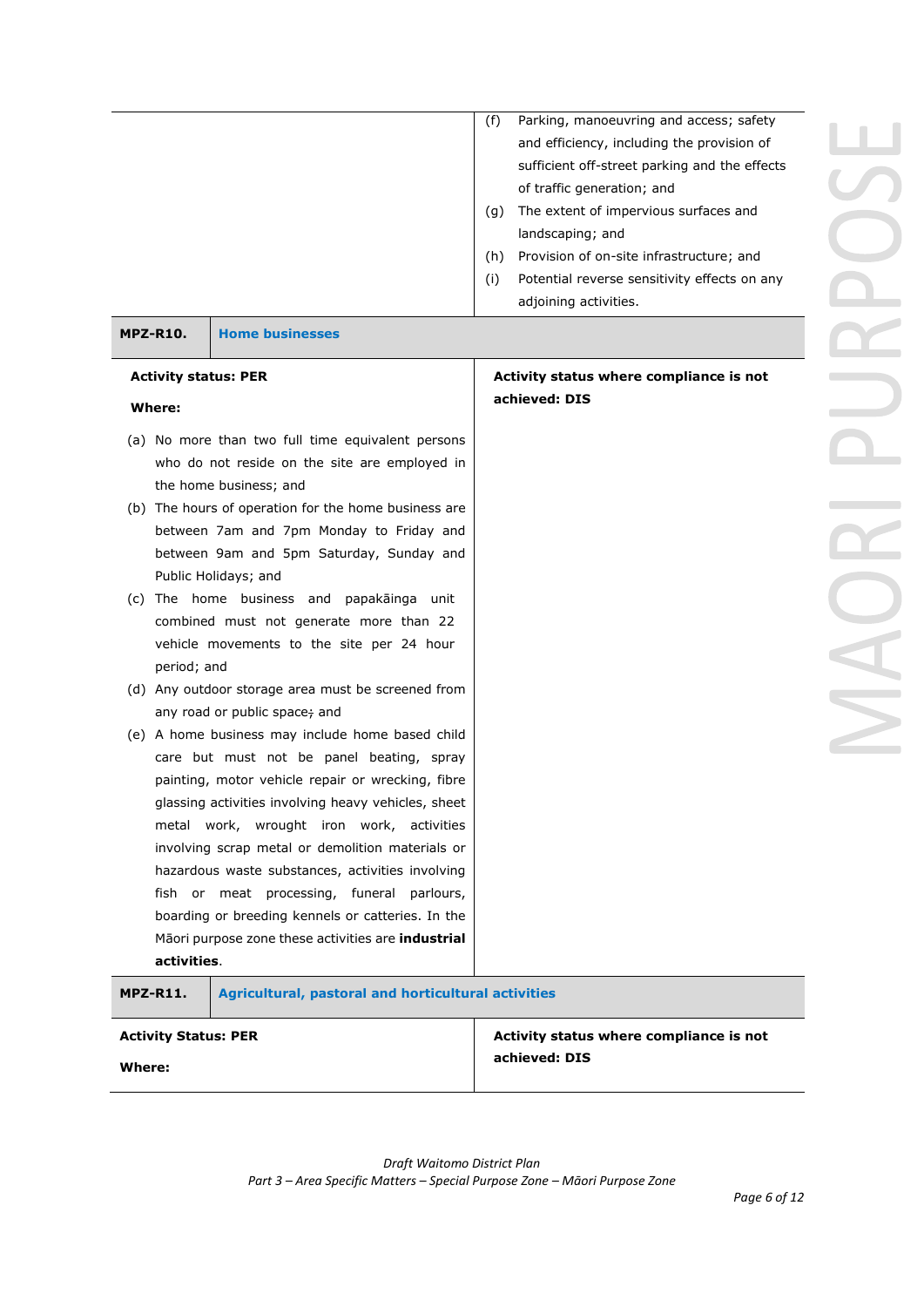| <b>Activity Status: DIS</b>                      | 1. Agricultural, pastoral and horticultural activities<br>and stock underpasses are permitted except for<br>farm airstrips and farm helipads. | Activity status where compliance is not                                                                                                                                                                               |  |
|--------------------------------------------------|-----------------------------------------------------------------------------------------------------------------------------------------------|-----------------------------------------------------------------------------------------------------------------------------------------------------------------------------------------------------------------------|--|
| Where:                                           | 2. Farm airstrips and farm helipads.                                                                                                          | achieved: N/A                                                                                                                                                                                                         |  |
| <b>MPZ-R12.</b>                                  | Demolition and/or removal of buildings and structures                                                                                         |                                                                                                                                                                                                                       |  |
| <b>Activity status: PER</b><br>heritage chapter. | Note: Where the building is listed in SCHED1 -<br>Heritage Buildings and Structures, see the historic                                         | Activity status where compliance is not<br>achieved: N/A                                                                                                                                                              |  |
| <b>MRZ-R13.</b>                                  | More than 10 papakainga units per each individual zone                                                                                        |                                                                                                                                                                                                                       |  |
| <b>Activity Status: RDIS</b>                     |                                                                                                                                               |                                                                                                                                                                                                                       |  |
| Where:<br>1.                                     | All of the performance standards in MPZ - Table 2 are complied with; and                                                                      |                                                                                                                                                                                                                       |  |
|                                                  | Matters over which discretion is restricted:                                                                                                  |                                                                                                                                                                                                                       |  |
| and                                              | MPZ - Table 2; and                                                                                                                            | (a) The matters of discretion associated with any performance standard which cannot be complied with in<br>(b) The benefits of the activity in providing for community wellbeing, tikanga Māori and matauranga Māori; |  |

- (c) The effects on nearby residential properties and public places; and
- (d) Whether the scale, intensity and character of the activity is appropriate in the context of the site and receiving environment; and
- (e) On-site amenity values; and
- (f) Parking, manoeuvring and access; safety and efficiency, including the provision of sufficient off-street parking and the effects of traffic generation; and
- (g) The extent of impervious surfaces and landscaping; and
- (h) Provision of on-site infrastructure; and
- (i) Potential reverse sensitivity effects on any adjoining activities.

## **Activity status when compliance is not achieved: DIS**

| <b>MPZ-R14.</b> | Visitor accommodation and camping grounds |
|-----------------|-------------------------------------------|
| <b>MPZ-R15.</b> | <b>Retirement villages</b>                |
| <b>MPZ-R16.</b> | <b>Industrial activities</b>              |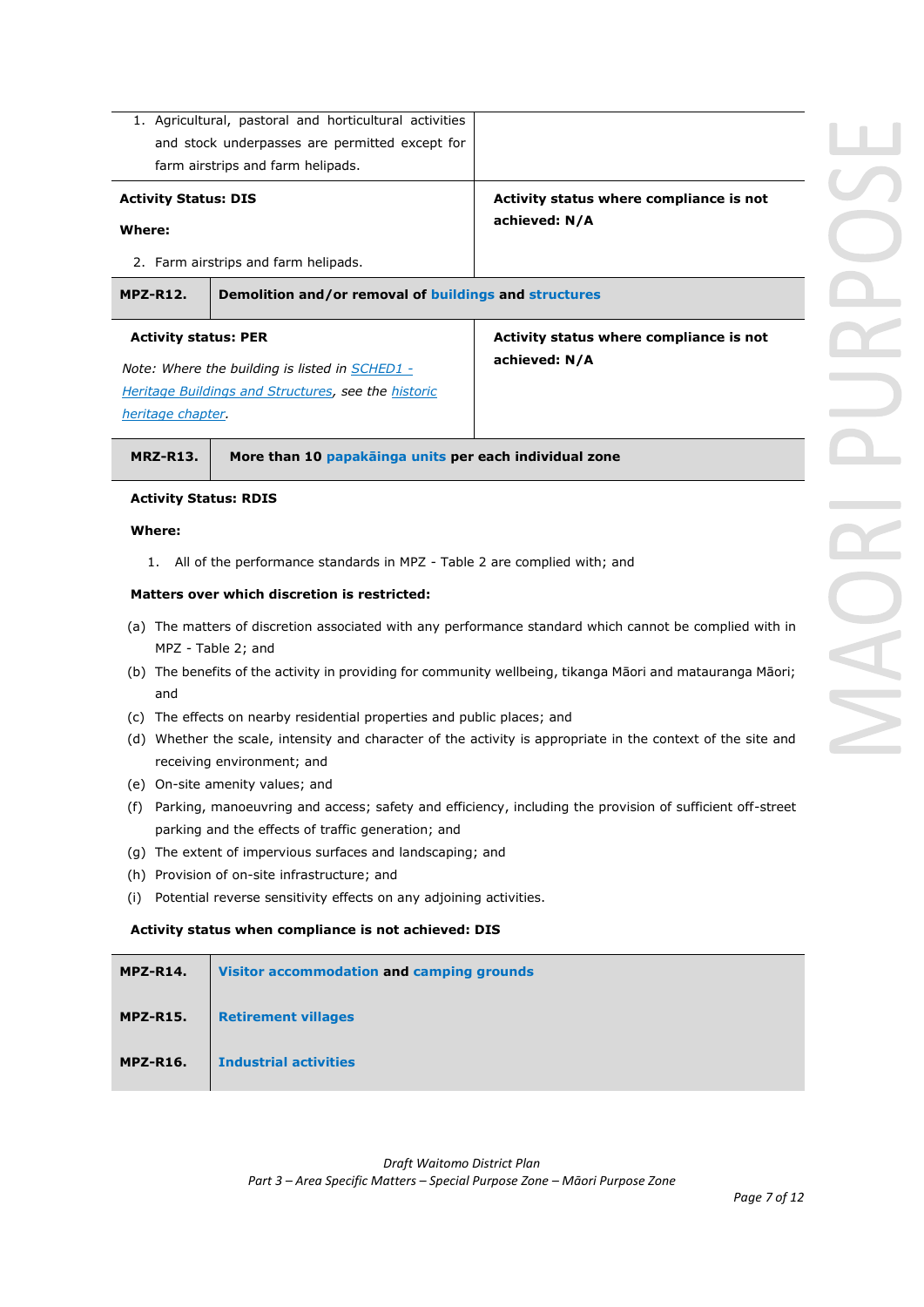| <b>MPZ-R17.</b>             | <b>Rural industry</b>                            |                                                                                 |  |
|-----------------------------|--------------------------------------------------|---------------------------------------------------------------------------------|--|
| <b>Activity status: DIS</b> |                                                  | Activity status where compliance is not<br>achieved: N/A                        |  |
| <b>MPZ-R18.</b>             | <b>Fortified sites</b>                           |                                                                                 |  |
| <b>MPZ-R19.</b>             | Activities not otherwise listed in MPZ - Table 1 |                                                                                 |  |
| <b>Activity status: NC</b>  |                                                  | Activity status where compliance is not<br>achieved: N/A                        |  |
| <b>MPZ-R20.</b>             |                                                  | Non-compliance with the Te Kuiti Aerodrome Flightpath height restrictions shown |  |

|                            | on the Planning Maps |                                                          |
|----------------------------|----------------------|----------------------------------------------------------|
| <b>Activity status: PR</b> |                      | Activity status where compliance is not<br>achieved: N/A |

# **MPZ - Table 2 - Performance Standards**

| <b>MPZ-R21.</b>  | Minimum setback from road boundaries                                                                                                                                                                                                                                                                                                                                                                                                                                                                                                                                                                           |                                                                                                                                                                                                                                                                                                                                                                                                                                                                                                                                                                                                                                                                                                                                                                                                       |
|------------------|----------------------------------------------------------------------------------------------------------------------------------------------------------------------------------------------------------------------------------------------------------------------------------------------------------------------------------------------------------------------------------------------------------------------------------------------------------------------------------------------------------------------------------------------------------------------------------------------------------------|-------------------------------------------------------------------------------------------------------------------------------------------------------------------------------------------------------------------------------------------------------------------------------------------------------------------------------------------------------------------------------------------------------------------------------------------------------------------------------------------------------------------------------------------------------------------------------------------------------------------------------------------------------------------------------------------------------------------------------------------------------------------------------------------------------|
| 1.<br>3.<br>rule | The minimum setback from road boundaries for<br>any building adjacent to any district road in the<br>general rural zone must be at least 10 m; and<br>2. The minimum setback from road boundaries for<br>any building adjacent to any road (including State<br>Highways) in any zone other than the general<br>rural zone must be at least 5 m; and<br>The minimum setback from road boundaries for<br>any building adjacent to any designated State<br>Highway in the general rural zone must be 30 m.<br>Note: Stockyards and stock loading ramps are<br>structures and are not required to comply with this | Matters over which discretion is restricted:<br>(a) Visual effects including bulk, scale and<br>location of the building; and<br>(b) The provision of daylight and sunlight into<br>neighbouring buildings; and<br>(c) Effects on surrounding properties, character<br>and amenity; and<br>(d) Ability to soften the visual impact of<br>the building from nearby properties and<br>adjoining road boundaries, including retention<br>of any existing mature trees and landscaping;<br>and<br>(e) Potential reverse sensitivity effects on any<br>adjoining activities; and<br>Parking, manoeuvring and access; safety and<br>(f)<br>efficiency, including the provision of sufficient<br>off-street parking and the effects of traffic<br>generation; and<br>(q) Site and topographical constraints. |

ICH

 $\geq$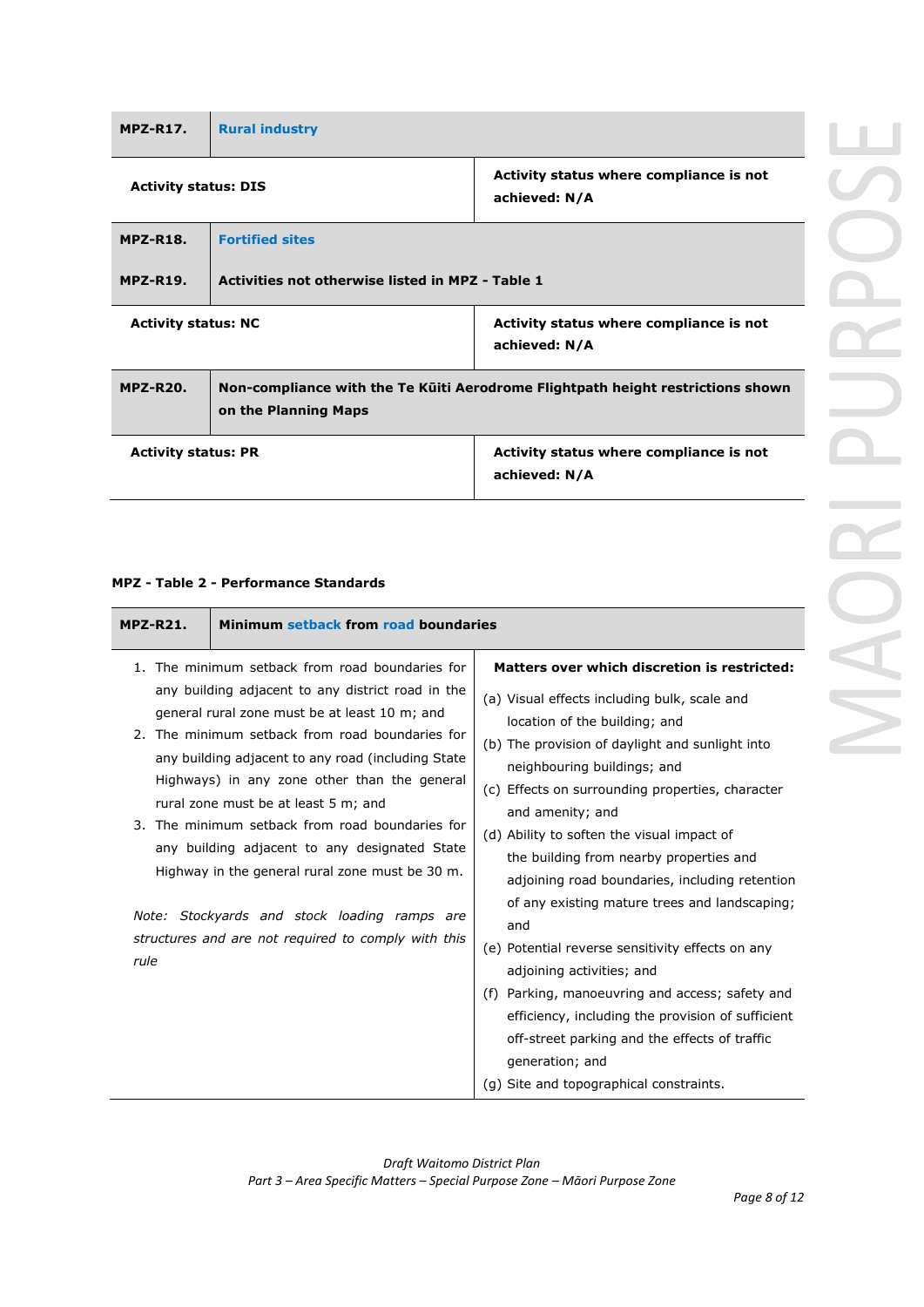| 1. The minimum setback for buildings from internal                                                                                                                                                                                                                                                                                                                       | Matters over which discretion is restricted:                                                                                                                                                                                                                                                                                                                                                                                                                                                                                                                                                                             |
|--------------------------------------------------------------------------------------------------------------------------------------------------------------------------------------------------------------------------------------------------------------------------------------------------------------------------------------------------------------------------|--------------------------------------------------------------------------------------------------------------------------------------------------------------------------------------------------------------------------------------------------------------------------------------------------------------------------------------------------------------------------------------------------------------------------------------------------------------------------------------------------------------------------------------------------------------------------------------------------------------------------|
| site boundaries must be:<br>3 m on sites $1,500$ m <sup>2</sup> or less; or<br>(i)<br>5 m on sites $1,501$ m <sup>2</sup> or greater<br>(ii)<br><b>AND</b><br>2. Buildings may be erected up to any common<br>boundary with an adjacent site which is in the<br>same holding.<br>Note: All buildings and structures, must also comply<br>with NATC-R2, CEH-R1 and CEH-R2 | (a) Visual effects including bulk, scale and<br>location of the building; and<br>(b) The provision of daylight and sunlight into<br>neighbouring buildings; and<br>(c) Effects on surrounding properties, privacy,<br>character and amenity; and<br>(d) Ability to soften the visual impact of<br>nearby<br>the building from<br>residential<br>properties and adjoining road boundaries,<br>including retention of any existing mature<br>trees and landscaping; and<br>(e) Potential reverse sensitivity effects on any                                                                                                |
| <b>MPZ-R23.</b><br>Height and height in relation to boundary                                                                                                                                                                                                                                                                                                             | adjoining activities.                                                                                                                                                                                                                                                                                                                                                                                                                                                                                                                                                                                                    |
| 1. Structures must not exceed 10 m in height as<br>measured from ground level; and<br>2. No structure or stored materials shall penetrate a<br>recession plane at right angles to a boundary<br>inclined inwards and upwards at an angle of 45°<br>from 3 m above the ground level of the road or<br>internal boundaries of a site. See Figure - MPZ 1.                  | Matters over which discretion is restricted:<br>(a) Visual effects including bulk, scale and<br>location of the structure or materials; and<br>(b) The provision of daylight and sunlight into<br>neighbouring buildings; and<br>(c) Effects on surrounding properties, rural<br>character and amenity; and<br>(d) Ability to soften the visual impact of<br>the structure or materials from nearby<br>residential properties and<br>adjoining road boundaries, including retention<br>of any existing mature trees and landscaping;<br>and<br>(e) Potential reverse sensitivity effects on any<br>adjoining activities. |



*Page 9 of 12*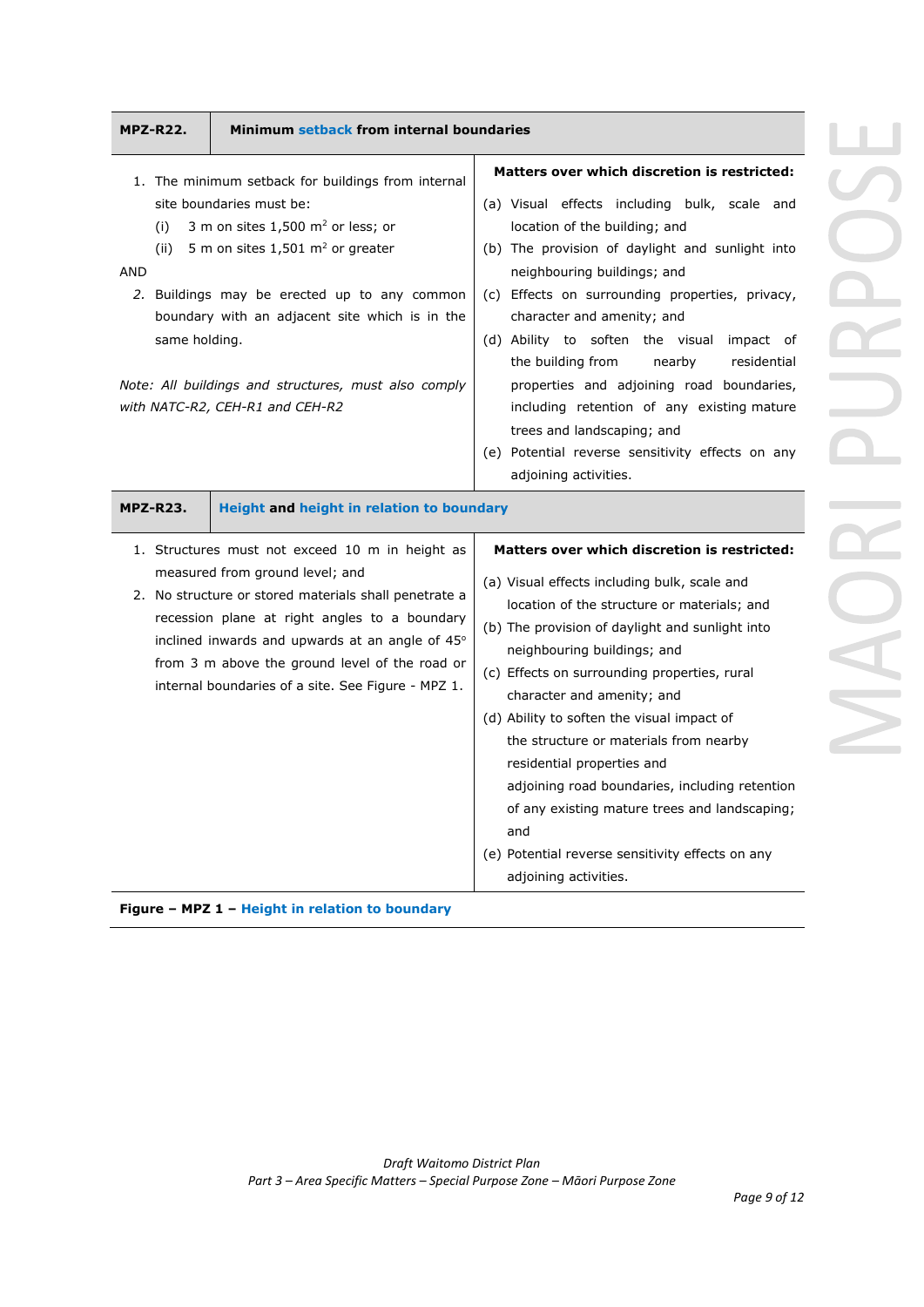

### **MPZ-R24. Noise insulation for noise sensitive activities**

- 1. All new buildings accommodating noise sensitive activities must be insulated to achieve a noise level of 40dB LAeq inside habitable rooms where it is proposed to be located within:
	- (i) 40 m of State Highway 3 (as measured from the edge of the carriageway) where the posted speed limit is equal to or less than 70km/hour; or
	- (ii) 20 m of State Highway 4, 30 or 37 (as measured from the edge of the carriageway) where the posted speed limit is equal to or less than 70km/hour; or
	- (iii) 80 m of State Highway 3 (as measured from the edge of the carriageway) where the posted speed limit is greater than 70km/hour; or
	- (iv) 40 m of State Highway 4, 30 or 37 (as measured from the edge of the carriageway) where the posted speed limit is greater than 70km/hour; or
	- (v) 40 m of a railway track.

AND

- 2. A report from an experienced acoustic practitioner must be submitted at the time of application to demonstrate compliance with this rule; and
- 3. This rule does not apply to any item of historic heritage listed in **SCHED1** - Heritage Buildings and **Structures**

# **Matters over which discretion is restricted:**

- (a) The time and duration of the noise effect and the impact of any vibration; and
- (b) The extent to which the activity can be relocated to meet setback requirements; and
- (c) The layout, design and location of the activity, including consideration of wind and climate patterns and the ability to maintain on-site amenity; and
- (d) Topographical and geographical features affecting the receiving environment in respect of vibration and noise; and
- (e) Outcomes of the acoustic report.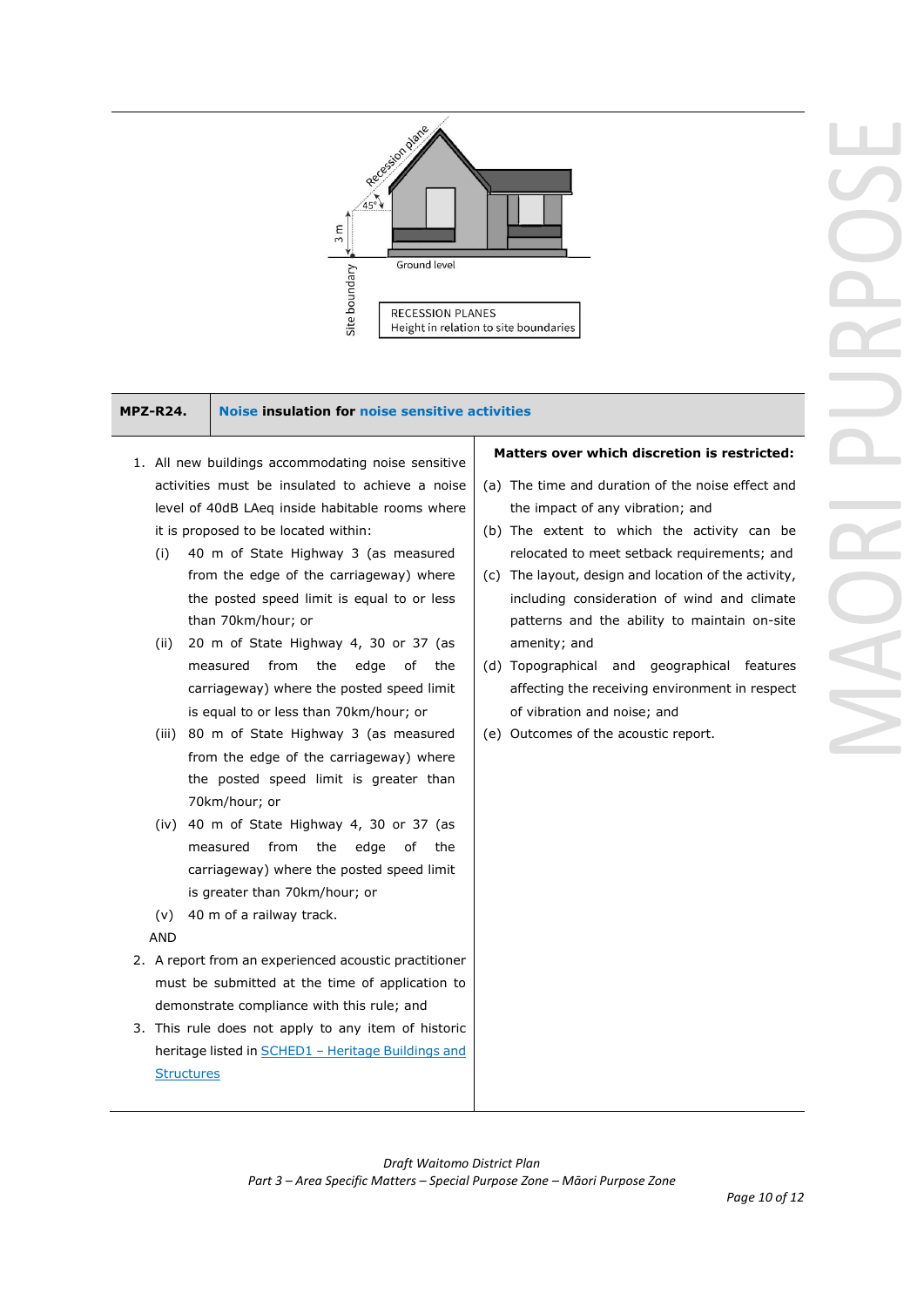| <b>Maximum building coverage</b><br><b>MPZ-R25.</b>                                                                                                                                                                                                                                                                                                                                                                                                                                                                                                                                                                                                                                                                                                                                                                                                                                                                                                                                                                                                                                                                                                                                                                                                                                                                                                                                                                                                                               |                                                         |
|-----------------------------------------------------------------------------------------------------------------------------------------------------------------------------------------------------------------------------------------------------------------------------------------------------------------------------------------------------------------------------------------------------------------------------------------------------------------------------------------------------------------------------------------------------------------------------------------------------------------------------------------------------------------------------------------------------------------------------------------------------------------------------------------------------------------------------------------------------------------------------------------------------------------------------------------------------------------------------------------------------------------------------------------------------------------------------------------------------------------------------------------------------------------------------------------------------------------------------------------------------------------------------------------------------------------------------------------------------------------------------------------------------------------------------------------------------------------------------------|---------------------------------------------------------|
| 1. The maximum total building coverage on a site<br>must not exceed 35% of the net site area.                                                                                                                                                                                                                                                                                                                                                                                                                                                                                                                                                                                                                                                                                                                                                                                                                                                                                                                                                                                                                                                                                                                                                                                                                                                                                                                                                                                     | Activity status when compliance is not<br>achieved: DIS |
| <b>MPZ-R26.</b><br><b>Servicing</b>                                                                                                                                                                                                                                                                                                                                                                                                                                                                                                                                                                                                                                                                                                                                                                                                                                                                                                                                                                                                                                                                                                                                                                                                                                                                                                                                                                                                                                               |                                                         |
| 1. Where a connection to the Council's reticulated<br>water supply system is not available, all<br>developments must have an independent potable<br>water supply for activities on the site; and<br>2. Where a connection to the Council's reticulated<br>system is not available,<br>wastewater<br>all<br>developments must be on a site of sufficient size<br>to contain the treatment and disposal of<br>wastewater resulting from any development<br>within the site boundaries; and<br>3. All developments must be on a site of sufficient<br>size to enable on site detention and disposal of<br>stormwater (as measured in a 10% AEP); and<br>4. Where water is not supplied by Council or a private<br>community supply, each site must provide access<br>to a water supply for firefighting purposes that is:<br>(i) Accessible to firefighting equipment; and<br>(ii) Between 6 and 90 metres from any building<br>housing a residential activity on the site; and<br>(iii) Located on the site except where the<br>specified volume or flow of water is in a<br>water body that is within the required<br>distances; and<br>(iv) Either stores at least 45,000 litres of water<br>or provides at least 25 litres of water per<br>second for 30 minutes.<br>Note: See SNZ PAS 4509:2008 New Zealand Fire<br>Service Firefighting Water Supplies Code of Practice for<br>further information about managing fire risk and<br>storage of water for firefighting purposes. | Activity status when compliance is not<br>achieved: DIS |